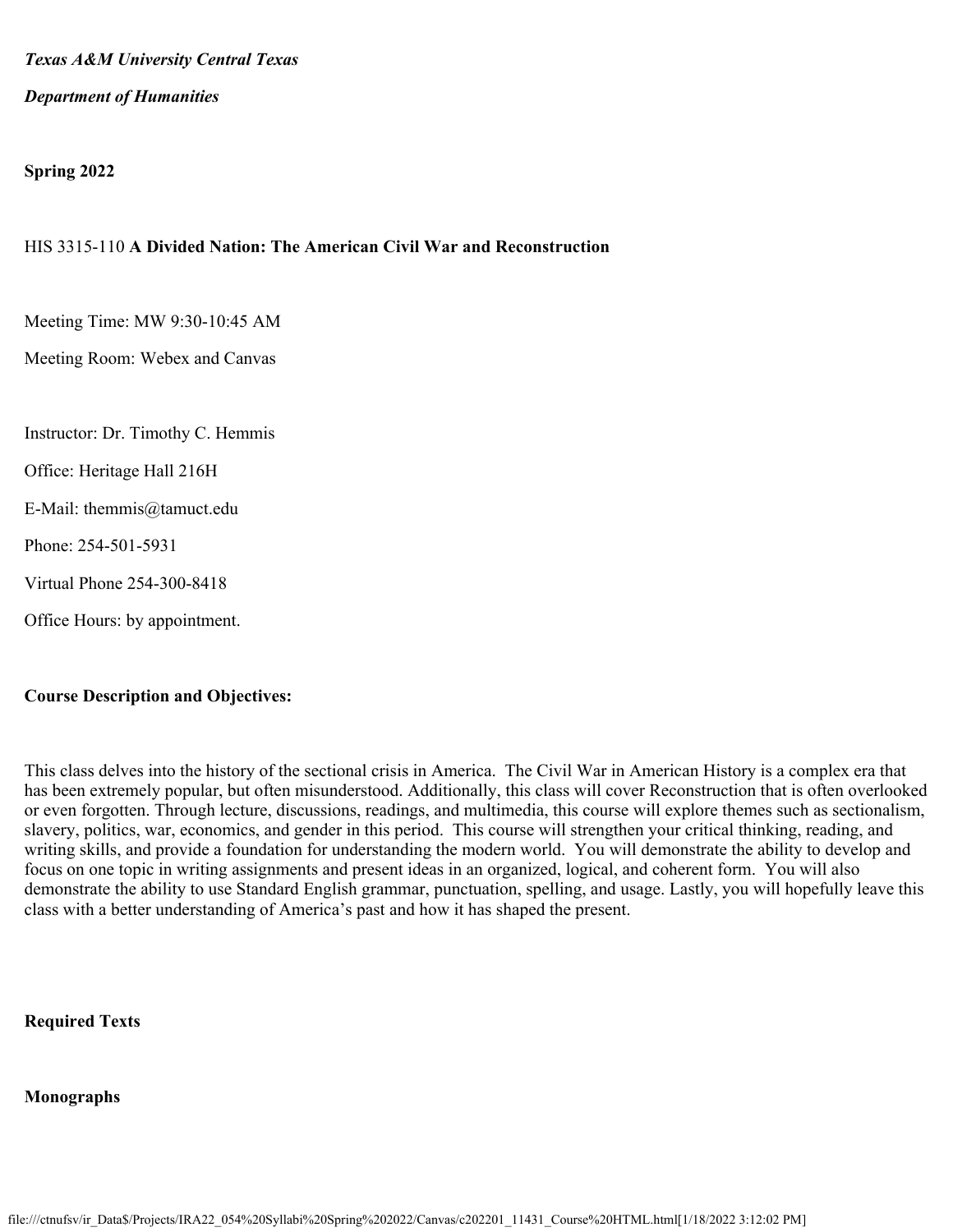Domby, Adam H. *The False Cause: Fraud, Fabrication, and White Supremacy in Confederate Memory*. Charlottesville: University of Virginia Press, 2020.

Faust, Drew Gilpin. *This Republic of Suffering: Death and the American Civil War*. New York: Alfred A. Knopf, 2012.

McPherson, James M. *Battle Cry of Freedom*. New York: Oxford University Press, 2003.

Nelson, Megan Kate. *The Three-Cornered War: The Union, the Confederacy, and Native Peoples in the Fight for the West*. New York: Scribner, 2021.

There will be other articles and book chapters that the Professor will provide electronically each week.

# **Course Requirements**

Grades will be determined on the following basis:

| Exam 1                     | 200 points |
|----------------------------|------------|
| Exam 2                     | 200 points |
| Review of Faust            | 100 points |
| Review of Domby            | 100 points |
| Review of Nelson           | 100 points |
| Research Paper Proposal    | 100 points |
| Complete Rough Draft Paper | 100 points |
| Final Draft Research Paper | 100 points |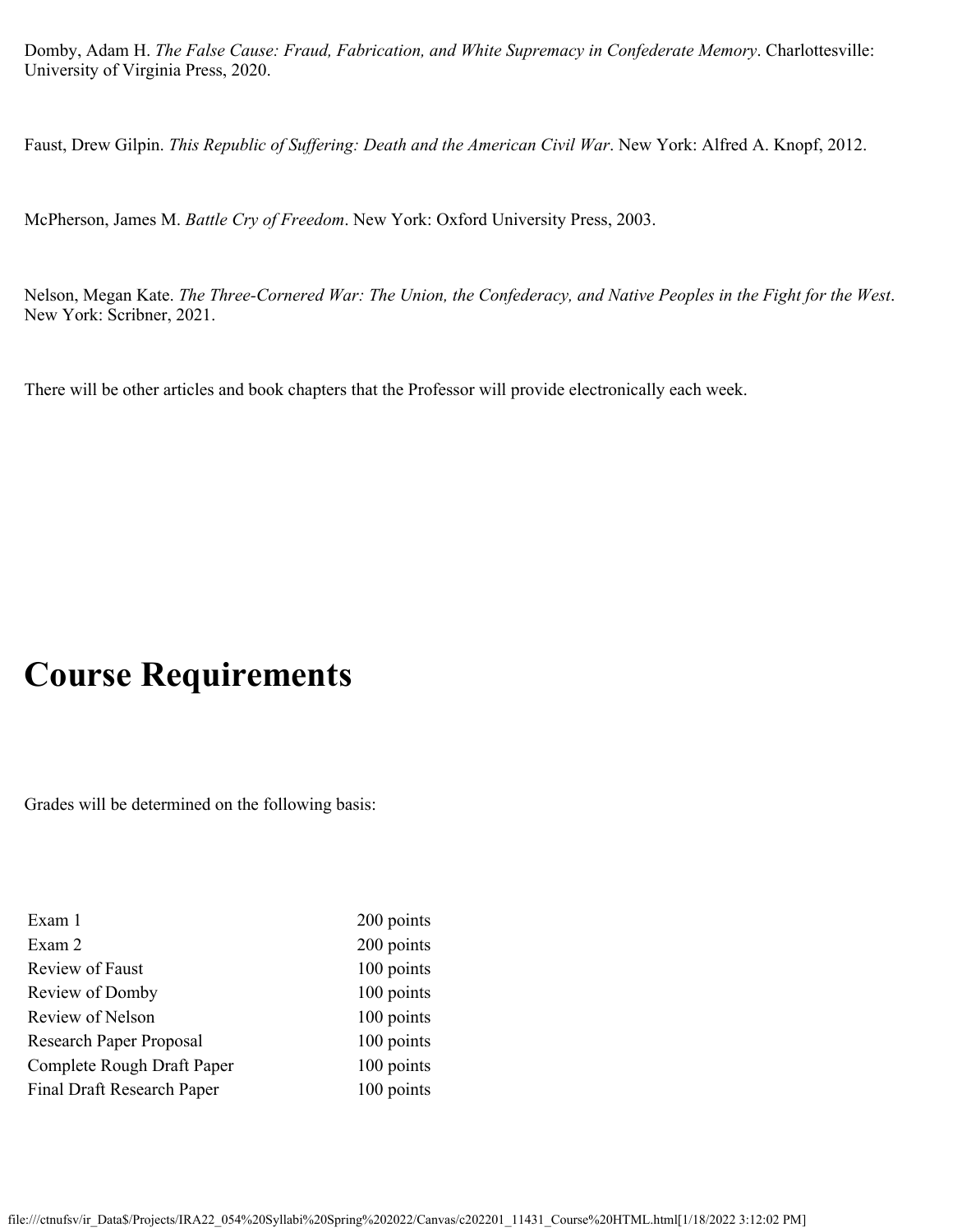## **Scoring:**

Final Grades will be determined based upon the following scale:

| A | $\equiv$ | 900-1000 points  |
|---|----------|------------------|
| B |          | 800-899 points   |
| C | $\equiv$ | 700-799 points   |
| D | ═        | 600-699 points   |
| F | =        | Below 600 points |

#### **Attendance and Participation**

Class attendance and participation are crucial elements of the learning experience. Attendance is mandatory. Attendance will be taken daily via Webex. In addition, attendance and participation means staying for the whole class and talking in class with your video on. Do not leave early without speaking to me beforehand. Failure to regularly attend class will result in dire consequences such as failing the class. If there are more than seven unexcused absences, you could **fail** the course. The professor reserves the right to decrease the overall grade if attendance is poor. Please come to class prepared and ready to discuss the readings assigned for the day.

#### *Exams*

There will be two exams in this class. One will be in the mid-term and the other at the end of the term. Each exam will have short answer and essays. They will be graded for knowledge of content. It will be an exam via Canvas.

#### *Book Reviews*

The book reviews will be 800-900 words long and be modeled after critical reviews in academic journals such as the *American Historical Review* or *The William and Mary Quarterly*. A book review concentrates on identifying and critiquing on the author's thesis. What is the author trying to argue, what evidence do they use, and do you agree and disagree? It is not just a simple summary of the book.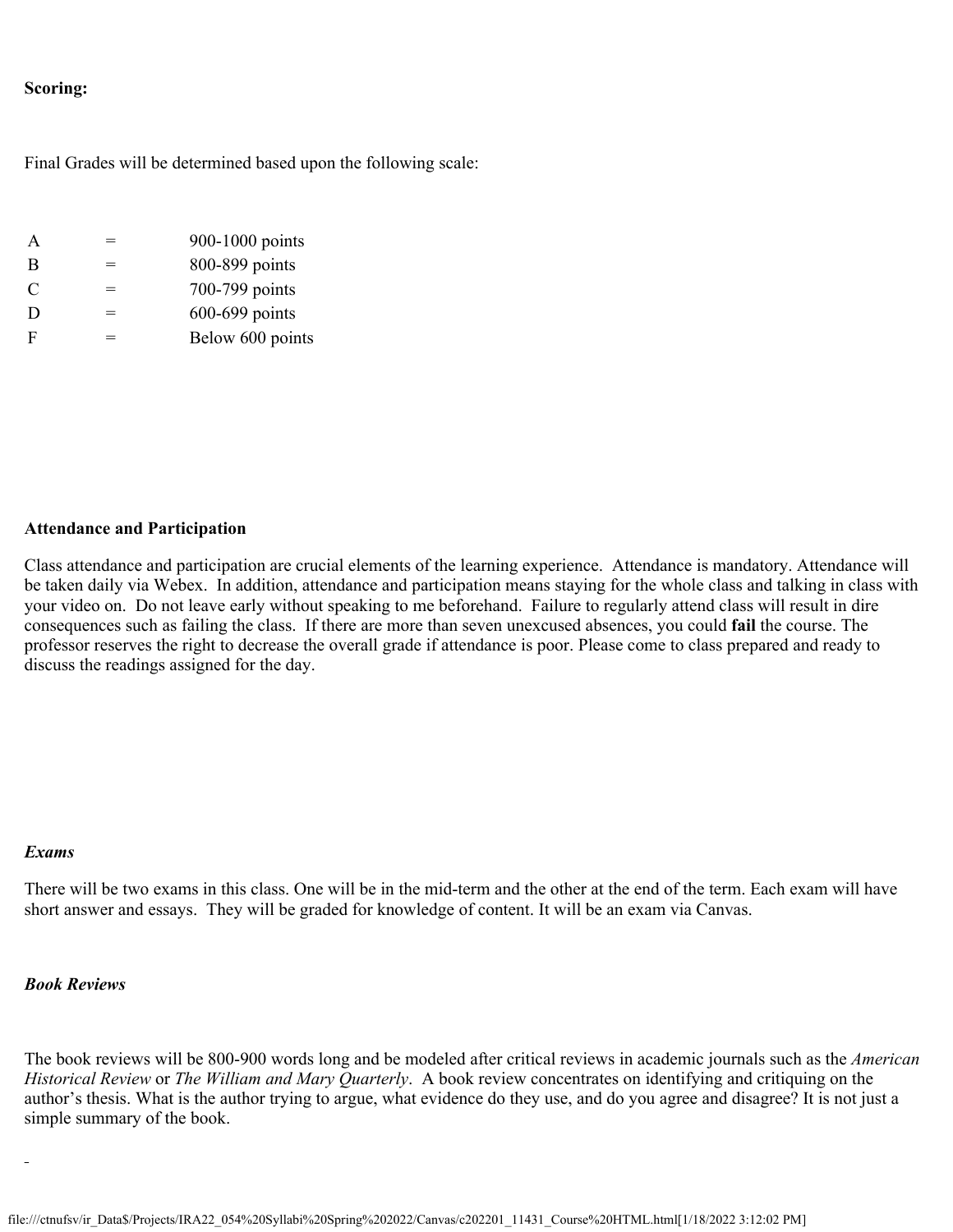You will perform primary and secondary historical research on one individual from the Civil War or Reconstruction Era (1850- 1877) and write a 12-15 page research paper. The subject is the student's decision (within the class's subject area), but it must be reached in consultation with the instructor. The objective of the paper is to tell how this individual experienced the Civil War or Reconstruction and why they are important to American history. Be sure to highlight their experiences with primary source evidence. Students should get to the library early and begin searching out sources they can base their research on.

The proposal will be a 300 word abstract outlining a working thesis of the paper and due Week 4.

The Rough draft will be a complete draft of the paper. 12-15 pages of text.

The Final draft will be the heavily edited version of the rough draft.

# **Important Reminder**

*No late assignments will be accepted unless extreme circumstances. Extensions maybe granted if asked before 48 hours of the due date.*

# **Formatting**

Essays must comply with the following formatting guidelines. Writing assignments are due on the day and time on Canvas. Essays must be submitted via Canvas.

Your papers must be typewritten, with 12 pt. font in Times New Roman and double-spaced lines. The header of your paper should be single-spaced and in the following format:

Your Name

Paper, HIS 343

Dr. Timothy Hemmis

janedoe@yahoo.com

Due Date

Your paper should have 1" margins on the top and bottom and 1.25" margins on the left right margins. Evidence must be cited using footnotes. Use of alternate forms of citation, such as the MLA format, is not acceptable. Finally, your essays must be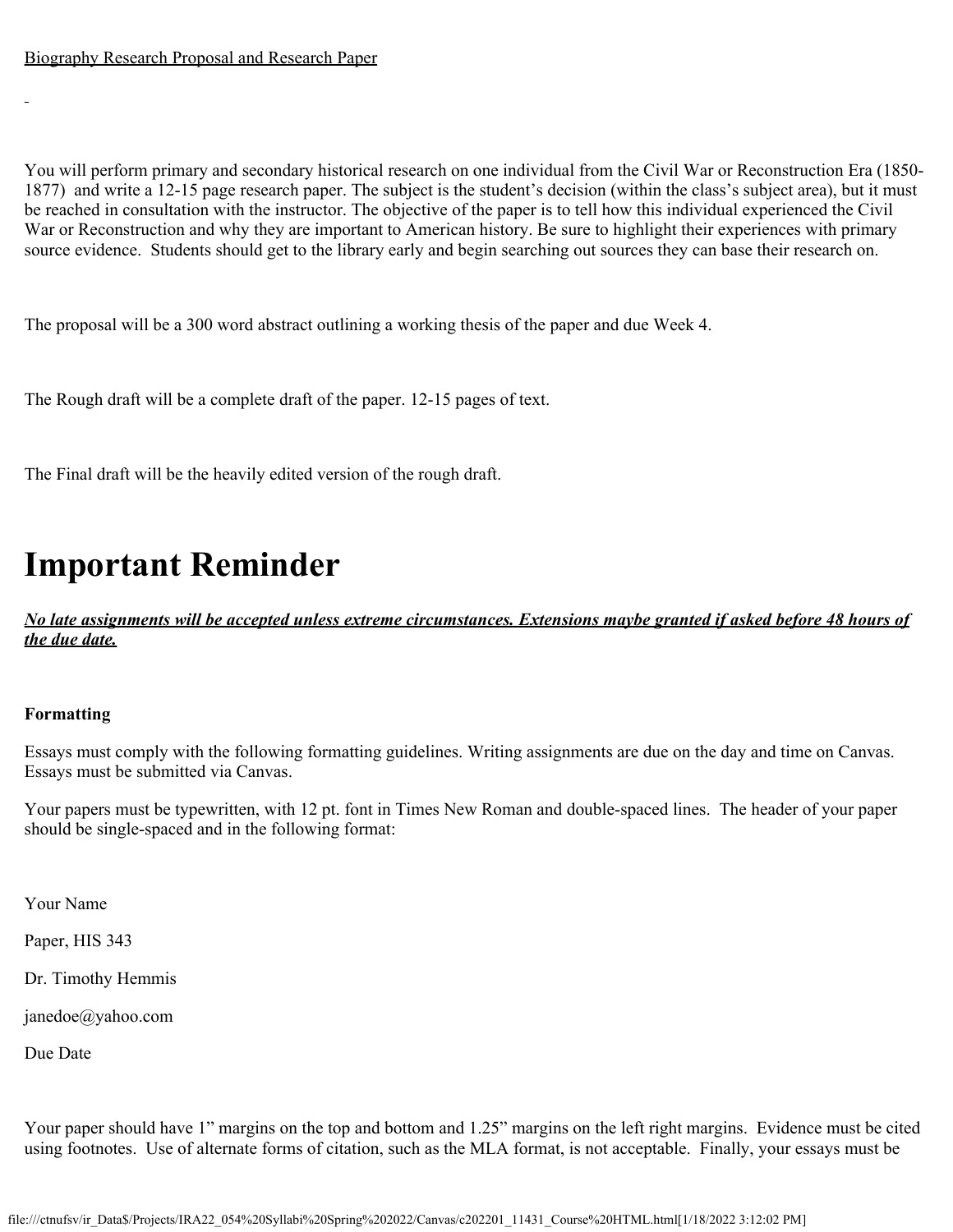stapled (no "dog ears," paper clips, or binders) and the pages numbered! If you have questions about the proper format of your essay, ask me.

The essay must include evidence from the text, and you must cite that evidence using footnotes. Use the following examples as models:

First citation:

<sup>1</sup> Alfred F. Young, *The Shoemaker and the Tea Party: Memory and the American Revolution (Boston: Beacon Press, 1999), 45.* 

Subsequent citations:

5 Young, *The Shoemaker and the Tea Party,* 74.

# **Unexcused/ Late Work or Absences:**

The only valid excuses for missing a class are illnesses requiring medical care, required university activities, religious holidays, or a personal emergency of a serious nature. To be excused without penalty, documentation is required. In certain other circumstances, I will allow you to turn in an assignment early or take an exam in advance, but you must see me as soon as possible. Do not wait until the last possible minute.

# **Incomplete Policy :**

Students that find themselves facing an unexpected, life altering circumstance before the

drop deadline should drop the course. Should a student encounter an unexpected, life altering circumstance after the drop deadline, that student may be eligible for an incomplete so long as all work due before the circumstance has been submitted and the student has a reasonable chance to pass the course should the work be completed as soon as the circumstance resolves itself. No student should expect to receive an incomplete.

# **Below is the required University Information**

# **TECHNOLOGY REQUIREMENTS AND SUPPORT**

*You need to include information about Technology Requirements and Support. In addition, include a statement on the technology requirements for the successful completion of the course and when applicable, information on how to access these resources (for example, how to obtain a certain software through University site license).*

# **Technology Requirements**

This course will use the A&M-Central Texas Instructure Canvas learning management system. We strongly recommend the latest versions of Chrome or Firefox browsers. Canvas no longer supports any version of Internet Explorer.

Logon to A&M-Central Texas Canvas [https://tamuct.instructure.com/] or access Canvas through the TAMUCT Online link in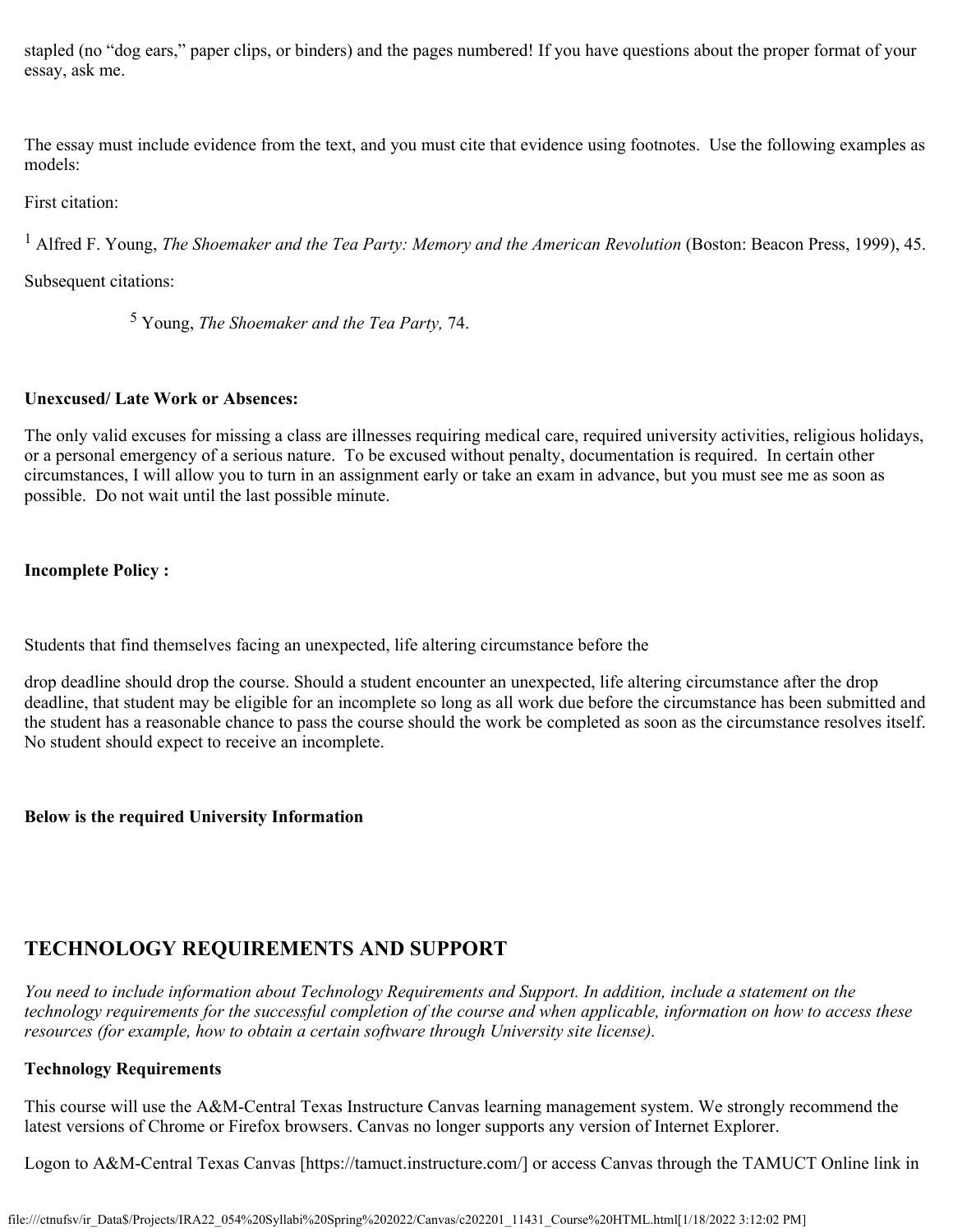myCT [https://tamuct.onecampus.com/]. You will log in through our Microsoft portal.

Username: Your MyCT email address. Password: Your MyCT password

# **Canvas Support**

Use the Canvas Help link, located at the bottom of the left-hand menu, for issues with Canvas. You can select "Chat with Canvas Support," submit a support request through "Report a Problem," or call the Canvas support line: 1-844-757-0953.

For issues related to course content and requirements, contact your instructor.

# **Online Proctored Testing**

A&M-Central Texas uses Proctorio for online identity verification and proctored testing. This service is provided at no direct cost to students. If the course requires identity verification or proctored testing, the technology requirements are: Any computer meeting the minimum computing requirements, plus web camera, speaker, and microphone (or headset). Proctorio also requires the Chrome web browser with their custom plug in.

# **Other Technology Support**

For log-in problems, students should contact Help Desk Central

24 hours a day, 7 days a week

Email: [helpdesk@tamu.edu](mailto:helpdesk@tamu.edu)

Phone: (254) 519-5466

[Web Chat](http://hdc.tamu.edu/): [http://hdc.tamu.edu]

*Please let the support technician know you are an A&M-Central Texas student.*

# **UNIVERSITY RESOURCES, PROCEDURES, AND GUIDELINES**

# **Drop Policy**

If you discover that you need to drop this class, you must complete the **Drop Request** Dynamic Form through Warrior Web.

[https://dynamicforms.ngwebsolutions.com/casAuthentication.ashx?InstID=eaed95b9-f2be-45f3-a37d-46928168bc10&targetUrl=https%3A%2F%2Fdynamicforms.ngwebsolutions.com%2FSubmit%2FForm%2FStart%2F53b8369e-0502-4f36-be43-f02a4202f612].

Faculty cannot drop students; this is always the responsibility of the student. The Registrar's Office will provide a deadline on the Academic Calendar for which the form must be completed. Once you submit the completed form to the Registrar's Office, you must go into Warrior Web and confirm that you are no longer enrolled. If you still show as enrolled, FOLLOW-UP with the Registrar's Office immediately. You are to attend class until the procedure is complete to avoid penalty for absence. Should you miss the drop deadline or fail to follow the procedure, you will receive an F in the course, which may affect your financial aid and/or VA educational benefits.

# **Academic Integrity**

Texas A&M University -Central Texas values the integrity of the academic enterprise and strives for the highest standards of academic conduct. A&M-Central Texas expects its students, faculty, and staff to support the adherence to high standards of personal and scholarly conduct to preserve the honor and integrity of the creative community. Academic integrity is defined as a commitment to honesty, trust, fairness, respect, and responsibility. Any deviation by students from this expectation may result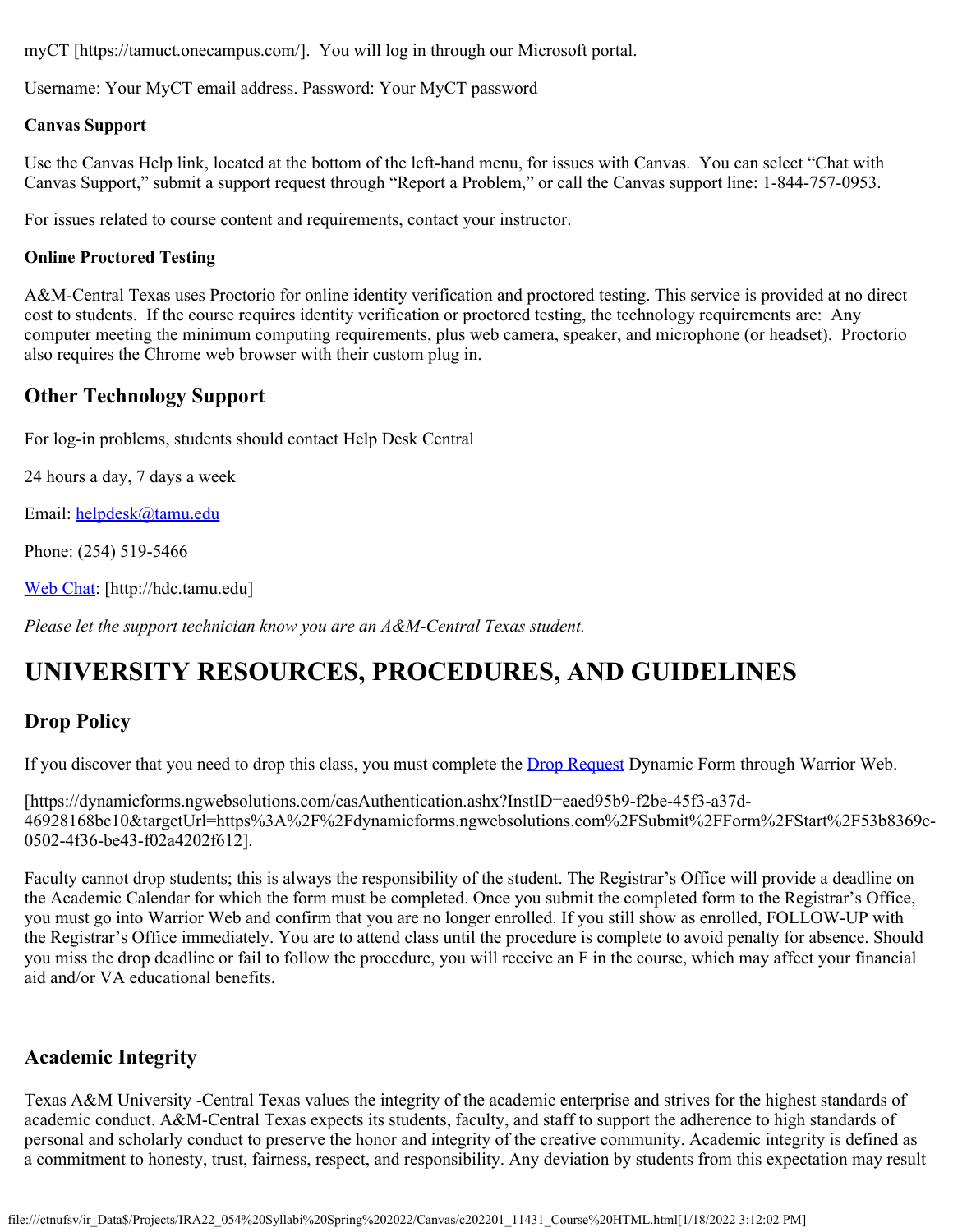in a failing grade for the assignment and potentially a failing grade for the course. Academic misconduct is any act that improperly affects a true and honest evaluation of a student's academic performance and includes, but is not limited to, working with others in an unauthorized manner, cheating on an examination or other academic work, plagiarism and improper citation of sources, using another student's work, collusion, and the abuse of resource materials. All academic misconduct concerns will be referred to the university's Office of Student Conduct. Ignorance of the university's standards and expectations is never an excuse to act with a lack of integrity. When in doubt on collaboration, citation, or any issue, please contact your instructor before taking a course of action.

For more [information regarding the Student Conduct process](https://www.tamuct.edu/student-affairs/student-conduct.html), [https://www.tamuct.edu/student-affairs/student-conduct.html].

If you know of potential honor violations by other students, you may [submit a report](https://cm.maxient.com/reportingform.php?TAMUCentralTexas&layout_id=0), [https://cm.maxient.com/reportingform.php?TAMUCentralTexas&layout\_id=0].

# **Academic Accommodations**

At Texas A&M University-Central Texas, we value an inclusive learning environment where every student has an equal chance to succeed and has the right to a barrier-free education. The Office of Access and Inclusion is responsible for ensuring that students with a disability receive equal access to the university's programs, services and activities. If you believe you have a disability requiring reasonable accommodations please contact the Office of Access and Inclusion, WH-212; or call (254) 501- 5836. Any information you provide is private and confidential and will be treated as such.

For more information please visit our **Access & Inclusion** Canvas page (log-in required) [https://tamuct.instructure.com/courses/717]

Important information for Pregnant and/or Parenting Students

Texas A&M University-Central Texas supports students who are pregnant and/or parenting. In accordance with requirements of Title IX and related guidance from US Department of Education's Office of Civil Rights, the Dean of Student Affairs' Office can assist students who are pregnant and/or parenting in seeking accommodations related to pregnancy and/or parenting. Students should seek out assistance as early in the pregnancy as possible. For more information, please visit [Student Affairs](https://www.tamuct.edu/student-affairs/index.html) [https://www.tamuct.edu/student-affairs/index.html]. Students may also contact the institution's Title IX Coordinator. If you would like to read more about these [requirements and guidelines](http://www2.ed.gov/about/offices/list/ocr/docs/pregnancy.pdf) online, please visit the website [http://www2.ed.gov/about/offices/list/ocr/docs/pregnancy.pdf].

Title IX of the Education Amendments Act of 1972 prohibits discrimination on the basis of sex and gender–including pregnancy, parenting, and all related conditions. A&M-Central Texas is able to provide flexible and individualized reasonable accommodation to pregnant and parenting students. All pregnant and parenting students should contact the Associate Dean in the Division of Student Affairs at (254) 501-5909 to seek out assistance. Students may also contact the University's Title IX Coordinator.

# **Tutoring**

Tutoring is available to all A&M-Central Texas students, on a remote online basis. Visit the Academic Support Community in Canvas to view schedules and contact information. Subjects tutored on campus include Accounting, Advanced Math, Biology, Finance, Statistics, Mathematics, and Study Skills. Student success coaching is available online upon request.

If you have a question regarding tutor schedules, need to schedule a tutoring session, are interested in becoming a tutor, success coaching, or have any other question, contact Academic Support Programs at (254) 501-5836, visit the Office of Student Success at 212F Warrior Hall, or by emailing studentsuccess@tamuct.edu .

Chat live with a tutor 24/7 for almost any subject from on your computer! Tutor.com is an online tutoring platform that enables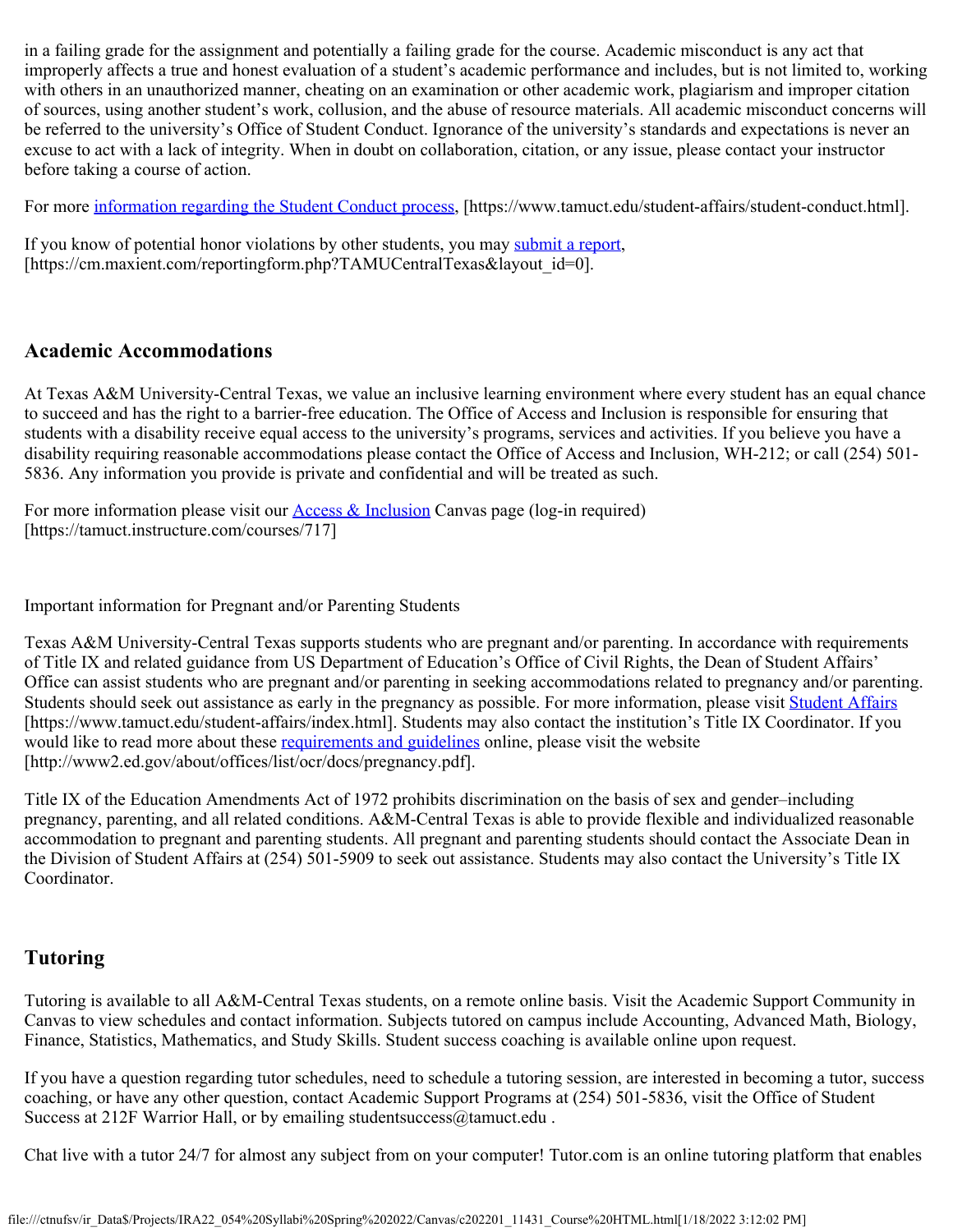A&M-Central Texas students to log in and receive online tutoring support at no additional cost. This tool provides tutoring in over 40 subject areas except writing support. Access Tutor.com through Canvas.

# University Writing Center

University Writing Center: Located in Warrior Hall 416, the University Writing Center (UWC) at Texas A&M University– Central Texas (A&M–Central Texas) is a free service open to all A&M–Central Texas students. For the Spring 2022 semester, the hours of operation are from 10:00 a.m.-5:00 p.m. Monday thru Thursday in Warrior Hall 416 (with online tutoring available every hour as well) with satellite hours available online only Monday thru Thursday from 6:00-9:00 p.m. and Saturday 12:00- 3:00 p.m.

Tutors are prepared to help writers of all levels and abilities at any stage of the writing process. While tutors will not write, edit, or grade papers, they will assist students in developing more effective composing practices. By providing a practice audience for students' ideas and writing, our tutors highlight the ways in which they read and interpret students' texts, offering guidance and support throughout the various stages of the writing process. In addition, students may work independently in the UWC by checking out a laptop that runs the Microsoft Office suite and connects to WIFI, or by consulting our resources on writing, including all of the relevant style guides. Whether you need help brainstorming ideas, organizing an essay, proofreading, understanding proper citation practices, or just want a quiet place to work, the UWC is here to help!

Students may arrange a one-to-one session with a trained and experienced writing tutor by making an appointment via [WCOnline](https://tamuct.mywconline.com/) [https://tamuct.mywconline.com/]. In addition, you can email Dr. Bruce Bowles Jr. at bruce.bowles@tamuct.edu if you have any questions about the UWC, need any assistance with scheduling, or would like to schedule a recurring appointment with your favorite tutor by making an appointment via [WCOnline](https://tamuct.mywconline.com/)[https://tamuct.mywconline.com/]. In addition, you can email Dr. Bruce Bowles Jr. at bruce.bowles@tamuct.edu if you have any questions about the UWC, need any assistance with scheduling, or would like to schedule a recurring appointment with your favorite tutor.

# **University Library**

The University Library provides many services in support of research across campus and at a distance. We offer over 200 electronic databases containing approximately 400,000 eBooks and 82,000 journals, in addition to the 96,000 items in our print collection, which can be mailed to students who live more than 50 miles from campus. Research guides for each subject taught at A&M-Central Texas are available through our website to help students navigate these resources. On campus, the library offers technology including cameras, laptops, microphones, webcams, and digital sound recorders.

Research assistance from a librarian is also available 24 hours a day through our online chat service, and at the reference desk when the library is open. Research sessions can be scheduled for more comprehensive assistance, and may take place virtually through WebEx, Microsoft Teams or in-person at the library. [Schedule an appointment](https://nam04.safelinks.protection.outlook.com/?url=https%3A%2F%2Ftamuct.libcal.com%2Fappointments%2F%3Fg%3D6956&data=04%7C01%7Clisa.bunkowski%40tamuct.edu%7Cde2c07d9f5804f09518008d9ab7ba6ff%7C9eed4e3000f744849ff193ad8005acec%7C0%7C0%7C637729369835011558%7CUnknown%7CTWFpbGZsb3d8eyJWIjoiMC4wLjAwMDAiLCJQIjoiV2luMzIiLCJBTiI6Ik1haWwiLCJXVCI6Mn0%3D%7C3000&sdata=KhtjgRSAw9aq%2FoBsB6wyu8b7PSuGN5EGPypzr3Ty2No%3D&reserved=0) [here](https://nam04.safelinks.protection.outlook.com/?url=https%3A%2F%2Ftamuct.libcal.com%2Fappointments%2F%3Fg%3D6956&data=04%7C01%7Clisa.bunkowski%40tamuct.edu%7Cde2c07d9f5804f09518008d9ab7ba6ff%7C9eed4e3000f744849ff193ad8005acec%7C0%7C0%7C637729369835011558%7CUnknown%7CTWFpbGZsb3d8eyJWIjoiMC4wLjAwMDAiLCJQIjoiV2luMzIiLCJBTiI6Ik1haWwiLCJXVCI6Mn0%3D%7C3000&sdata=KhtjgRSAw9aq%2FoBsB6wyu8b7PSuGN5EGPypzr3Ty2No%3D&reserved=0) [https://tamuct.libcal.com/appointments/?g=6956]. Assistance may cover many topics, including how to find articles in peer-reviewed journals, how to cite resources, and how to piece together research for written assignments.

Our 27,000-square-foot facility on the A&M-Central Texas main campus includes student lounges, private study rooms, group work spaces, computer labs, family areas suitable for all ages, and many other features. Services such as interlibrary loan, TexShare, binding, and laminating are available. The library frequently offers workshops, tours, readings, and other events. For more information, please visit our **[Library website](https://nam04.safelinks.protection.outlook.com/?url=https%3A%2F%2Ftamuct.libguides.com%2Findex&data=04%7C01%7Clisa.bunkowski%40tamuct.edu%7C7d8489e8839a4915335f08d916f067f2%7C9eed4e3000f744849ff193ad8005acec%7C0%7C0%7C637566044056484222%7CUnknown%7CTWFpbGZsb3d8eyJWIjoiMC4wLjAwMDAiLCJQIjoiV2luMzIiLCJBTiI6Ik1haWwiLCJXVCI6Mn0%3D%7C1000&sdata=2R755V6rcIyedGrd4Os5rkgn1PvhHKU3kUV1vBKiHFo%3D&reserved=0)** 

[http://tamuct.libguides.com/index].

\*\*\*This syllabus is a mutual contract between the professor and student and the student and professor. It will not be altered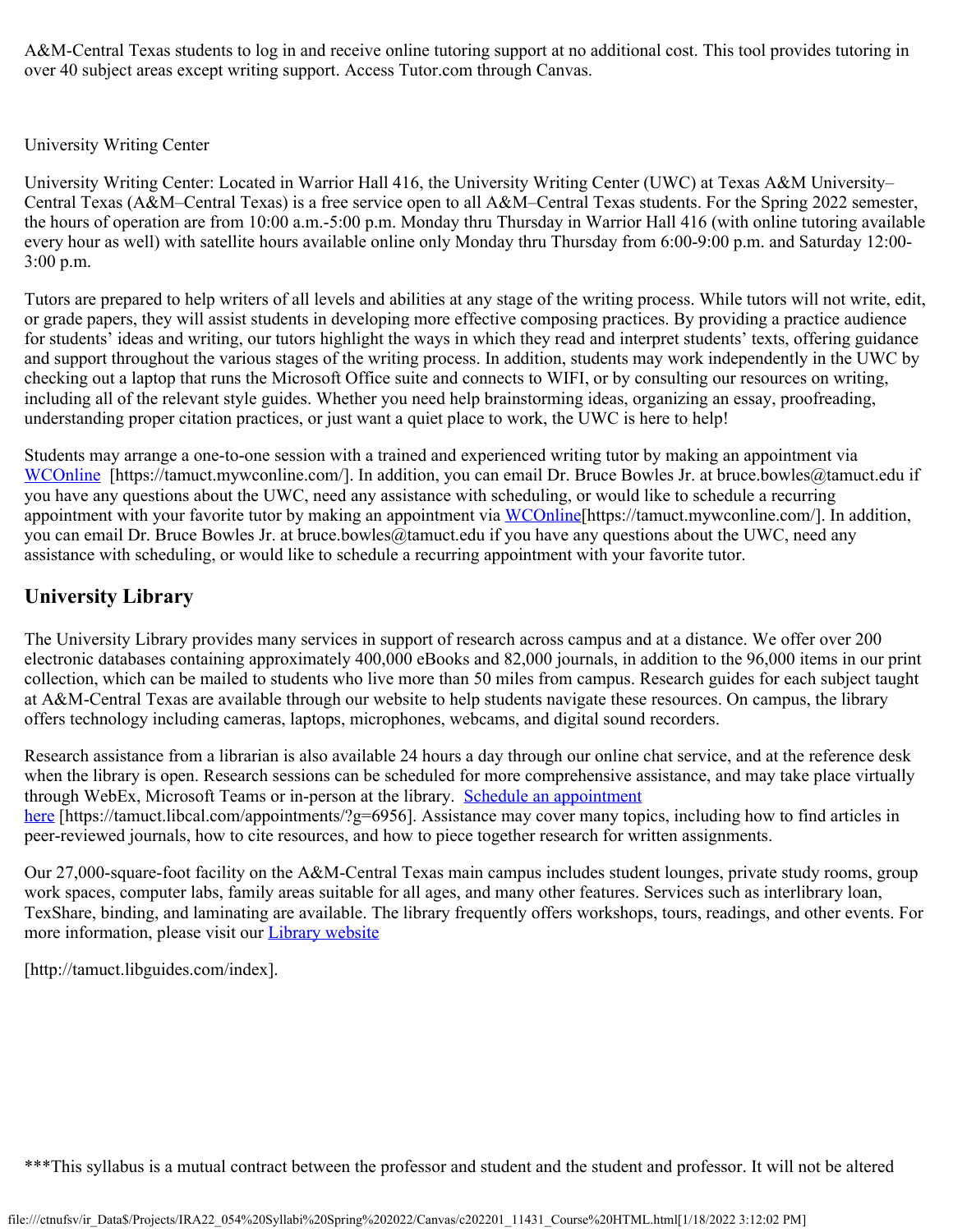lightly, however if circumstances make it necessary, the changes will be made as far in advance as is possible.

# **Course Schedule**

Most readings can be found on the online classroom.

Week 1 (Jan 19) The Causes of the American Civil War – reading primary sources documents Reading Assignment:

Week 2 (Jan 24 and Jan 26) The Birth of American Slavery Reading Assignment:

Week 3 (Jan 31 and Feb 2) Sectionalism and Politics Reading Assignment: McPherson 3-77

Week 4 (Feb 7 and Feb 9) The Mini Civil War – Kansas and Nebraska Reading Assignment: McPherson 78-144

# **Research Paper Proposal Due Feb 9**

Week 5 (Feb 14 and Feb 16) The Start of the Civil War Reading: McPherson 145-169

Week 6 (Feb 21 and Feb 23) The Civil War

Reading Assignment: McPherson 170-234

Week 7 (Feb 28 and Mar 2)

Reading Assignments: McPherson 234-307

**Nelson Review Is Due Mar 2**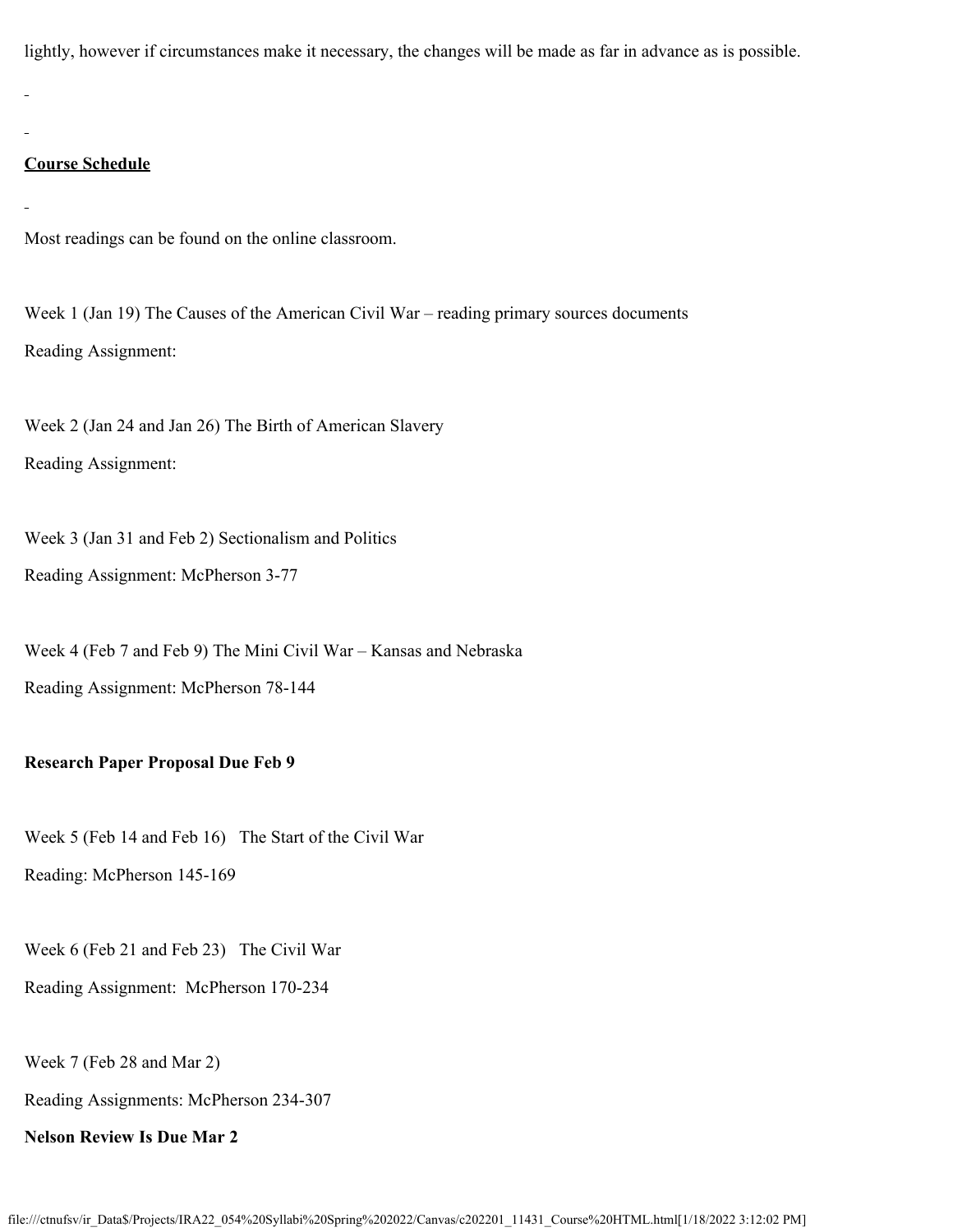Week 8 (Mar 7 and Mar 9) The Turning Points of the Civil War case studies: Gettysburg/Vicksburg Reading Assignment: McPherson 308-391

# **Exam 1 March 9th**

#### *(Mar 14 and March 16) SPRING BREAK: NO CLASS*

Reading Assignment: McPherson 392-453

Week 9 (Mar 21 and Mar 23) The End of the War Reading Assignment: McPherson 454-510

### **Faust Review is Due Mar 23**

Week 10 (Mar 28 and Mar 30) Political Reconstruction Reading Assignment: McPherson 511-590

Week 11 (Apr 4 and Apr 6) Social Reconstruction Reading Assignment: McPherson 591-688

# **ROUGH DRAFT DUE APR 6**

Week 12 (Apr 11 and Apr 13) Jim Crow and the Terror of the Klan Reading Assignment: McPherson 689-750

Week 13 (Apr 18 and 20) The End of Reconstruction Reading Assignment: McPherson 751-867

# **FINAL PAPER DUE APR 20th**